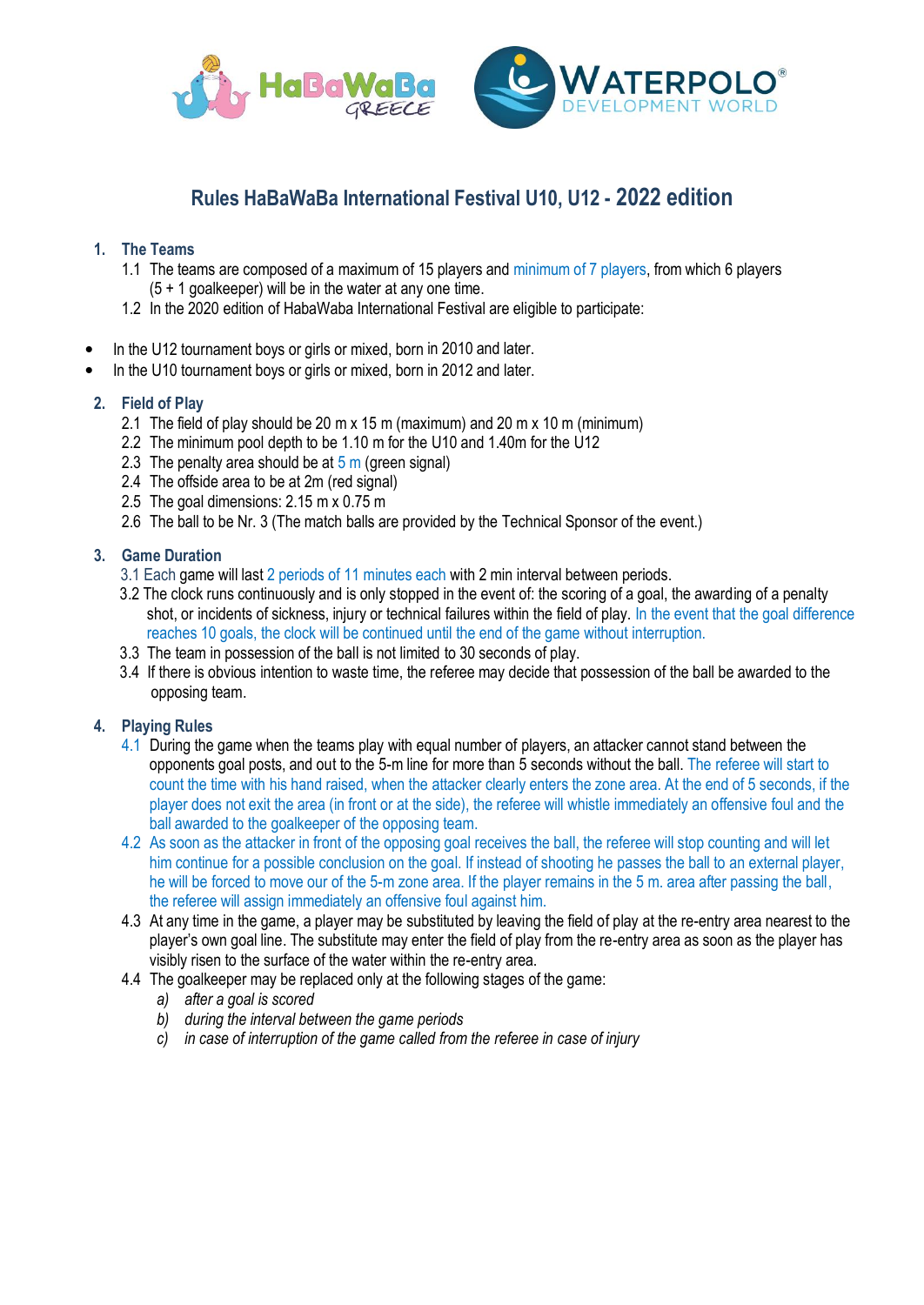



- 4.4.1 The player replacing the goalkeeper must wear a red cap<br>4.4.2 The goalkeeper may move further than the half of the field
- The goalkeeper may move further than the half of the field at any time and participate in the attack of his team.
- 4.5 Only in the case of U10 category, can a player catch the ball with two hands but he/she must throw the ball with one hand.

#### **5. Major Fouls**

5.1 Illegal Contact Fouls Punishable by Exclusion

5.1.1 A foul of illegal contact is when a player, holds, pulls back or pushes his opponent in possession, or not in possession of the ball, with the intent of impeding his movement. The penalty for illegal contact will be an exclusion foul on the offending player.

5.1.2 The player who defends at arm's length (i.e. close enough to touch) of an opponent in a static position, with or without possession of the ball, must make both hands visible to the referee above the surface of the water, but without having to extend them vertically. The non-visibility of the hands is to be considered restraining, pushing or leaning against the opponent's body and not on the ball. This is considered an "illegal contact foul".

5.1.3 A player who is defending an opponent attempting to move (swim) or already moving (swimming) will not be allowed to impede his movement by holding, pulling back, pushing him (as defined above) or swimming over his body; but will be allowed to swim (move his arms in a swimming motion) in order to maintain position and defend the moving player. Impeding movement of a moving player is also considered an "illegal contact foul" 5.1.4 An excluded player can immediately return to the field (except for brutality, violent game, or disrespect) after first entering the ejection area placed under the bench.

#### 5.2 Penalty Fouls

If a defender commits a "foul of illegal contact" within the 5-m zone, with the clear intent of preventing the scoring of a goal, a 5-m penalty will be awarded against him.

## 5.3 Illegal Zone Foul

5.3.1 During the game, when the teams play with equal number of players and the attacking team crosses the midcourt of the field with all its field players, a zone defense is not allowed. The foul deriving from this situation will be called "illegal zone foul" and will be punished with an exclusion foul awarded against the player who remains stationary to protect a play area.

5.3.2 An illegal zone foul occurs when a defending player is more than one meter away from the attacking player that he is guarding.

5.4 A player who commits four (4) major fouls cannot return to the field of play.

#### **6. Offensive Fouls**

When an attacking player, with or without possession of the ball, is holding, pushing, or pushing-off a defender's body to obtain an advantage, he commits an offensive foul. This is considered "illegal contact foul" as well, and involves immediate change of ball possession and a free throw to the opposing team.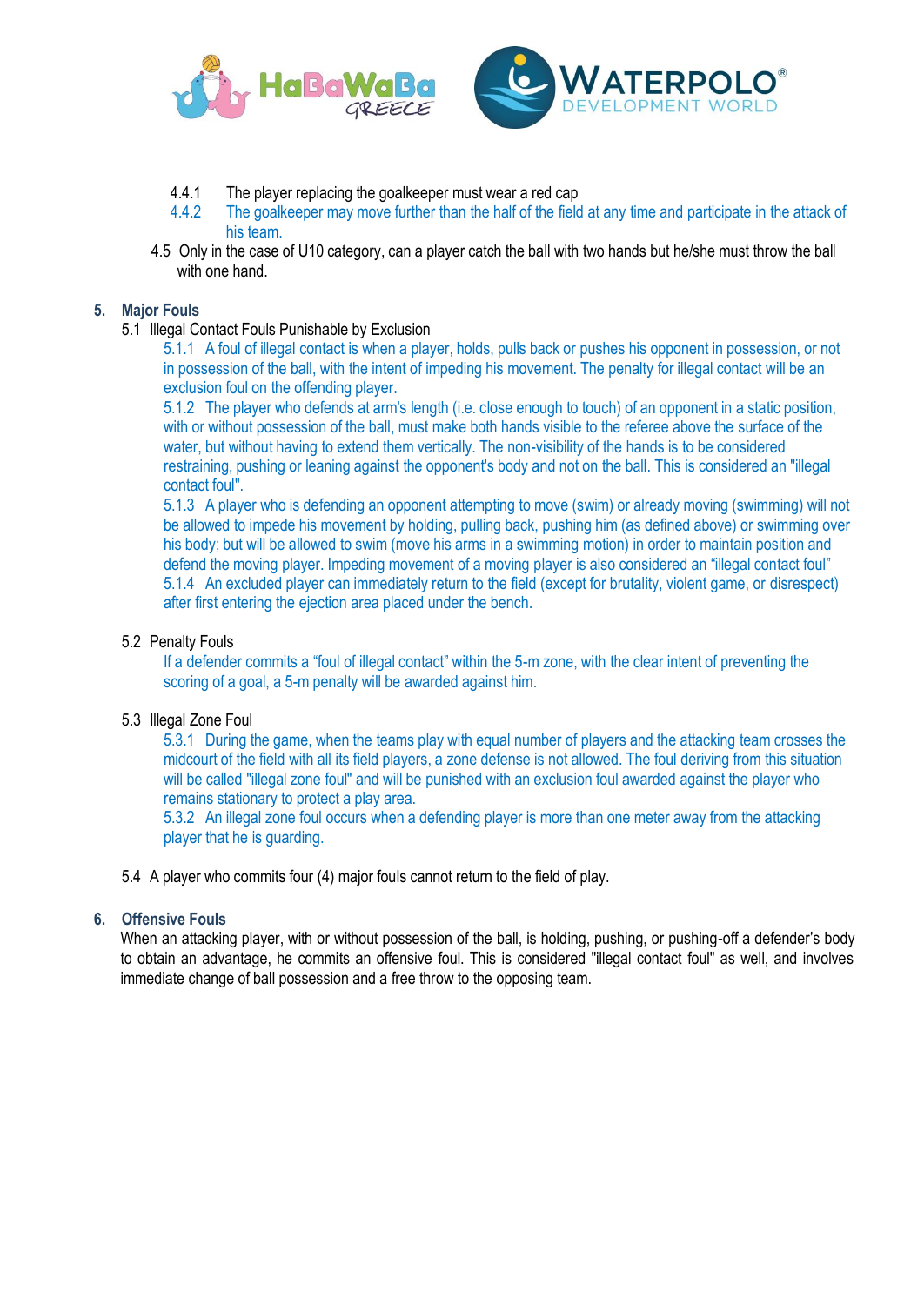



# **7. Free Throws**

7.1 Following an exclusion due to "illegal contact foul" a free throw shall be taken from the location of the ball, except if the "illegal contact foul" is committed by a defending player within the defender's 2 meter area, the free throw shall be taken on the 2-meter line opposite to where the foul was committed.

7.2 When an attacking player suffers a major foul due to an "illegal contact foul" outside the 5 m. line, he cannot shoot directly; but may play the free throw, pass or move in any direction and then shoot.

# **8. Brutality Foul**

Players committing brutality, or not showing respect towards players or referees, will be removed from the field and immediately replaced. The player then will be disqualified as per the severity of his behavior. The disqualification for the next game will be automatic and irrevocable. The technical commission may decide, on the basis of the incident gravity, whether to assign additional games of disqualification.

# **9. Points**

- 9.1 The winning team will be awarded 3 points
- 9.2 In case of a tie, one (1) point will be awarded 1 point to each team
- 9.3 The losing team will be awarded 0 points
- 9.4 After the conclusion of the round robin phases a draw will not be allowed. Therefore if the match ends in a draw a series of five penalty shots will take place. If, at the end of this phase, the teams are still tied, then each team will alternately take a penalty shot until a victory emerges. The players will take their penalties in the same order as the first series of penalty shots.
- 9.5 In the event that two or more teams have the same points after the round robin matches, the following criteria will be applied to determine the final standing of the teams:
	- *a) Result in the match between the teams with equal points.*
	- *b) Superior goal difference between the teams with same points.*
	- *c) Highest number of goals scored between the teams with the same points*
	- *d) Superior goal difference in the group*
	- *e) Greater number of goals scored in the group*
	- *f) Draw*

# **10. Referees and Desk officials**

- 10.1 One referee to officiate each game
- 10.2 One secretary to keep the protocol of the game, the score and also to control the improper re-entry of excluded players improper entry of substitutes, exclusion of players and the 4th (fourth) "illegal contact foul"
- 10.3 One timekeeper to record the exact periods of actual play and the intervals between periods.

# **11. Miscellaneous**

- 11.1 Only the coach and up to two assistants or team officials can sit on the bench.
- 11.2 Only the coach may give instructions to the team and walk along the poolside to the half way line of the field of play. The coach shall immediately reposition themselves on the bench at the end of the attack of their team. The coach must not be a hindrance to the work of the referee at any given point.
- 11.3 During the tournament, the coach and accompanying staff will be obliged to wear the accreditation provided by the organizer, and they will wear the uniform of the club or at least the same outfit.
- 11.4 During every game players must wear the supplied caps supplied of the technical sponsor of the event.
- 11.5 The coach or the assistant will automatically be sent off for protest and suspended for the next game unless additional days will be decided by the event disciplinary Committee.